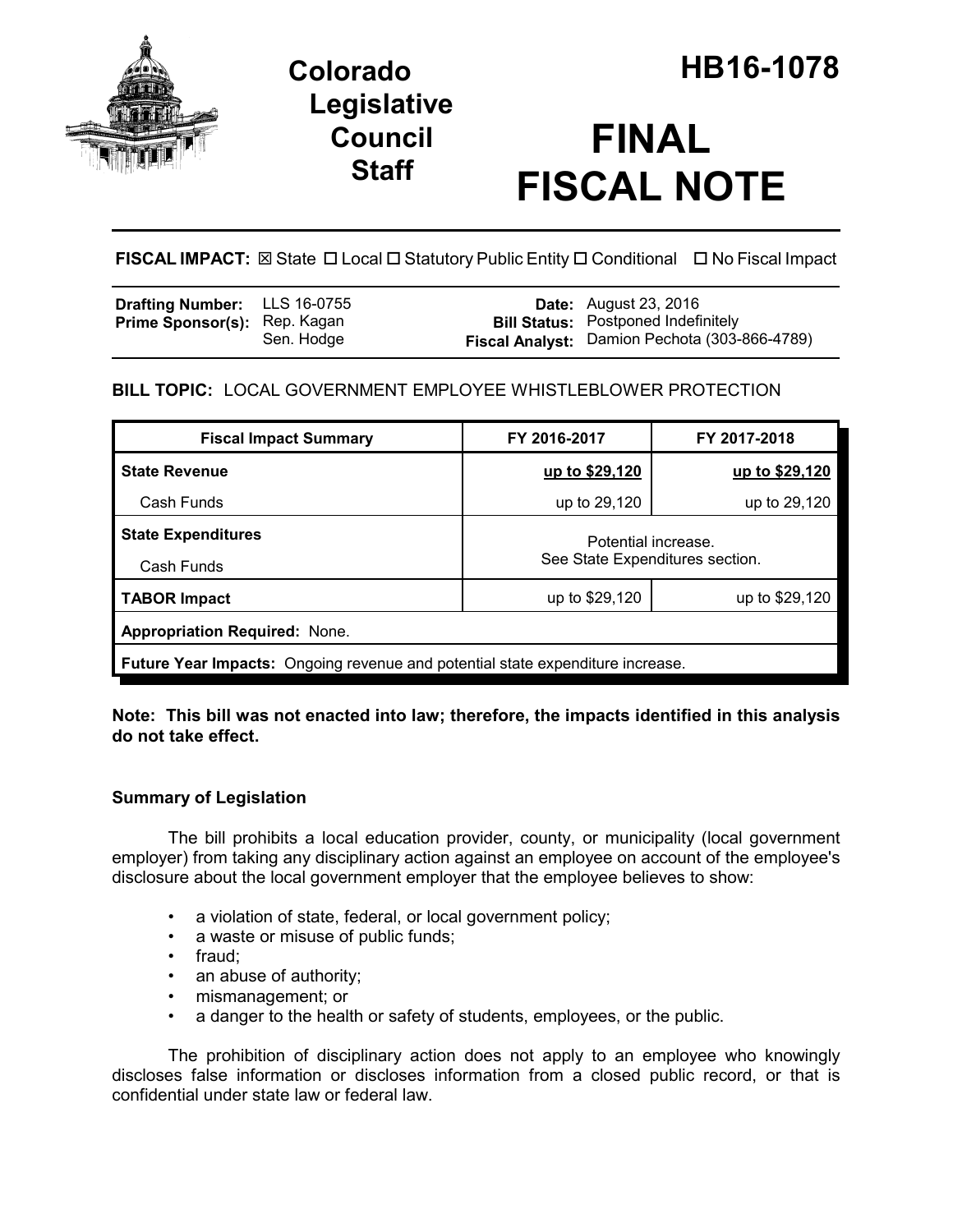August 23, 2016

In addition, the bill establishes deadlines and other requirements for an employee to file a complaint with the Office of Administrative Courts in the Department of Personnel and Administration (DPA) for referral to an administrative law judge. If the employee prevails in his or her complaint, the judge may award damages and other relief deemed appropriate. If the judge determines that the local government employer did not violate the law by imposing disciplinary action, the employee may bring a civil action in the district court.

#### **Assumptions**

The fiscal note assumes that whistleblower cases are relatively uncommon and that legitimate grounds exist for disclosures in most cases. While the bill may encourage some additional disclosures relative to current law, the bill only applies to individuals who have been subject to discipline because of a disclosure and who wish to file a complaint. As a result, the fiscal note assumes less than 10 complaints per year will be filed with the Office of Administrative Courts in DPA.

#### **State Revenue**

The bill is expected to increase state cash fund revenue up to \$29,120 per year beginning in FY 2016-17. The DPA charges \$182 per hour for administrative law judge services. The average amount of time an administrative law judge spends on a case is 16 hours. Assuming that at least 10 whistleblower retaliation cases are heard each year, the bill will result in a revenue increase up to \$29,120 each year, credited to the Administrative Hearings Cash Fund in DPA.

#### **TABOR Impact**

This bill increases state cash fund revenue, which will increase the amount of money required to be refunded under TABOR. TABOR refunds are paid out of the General Fund.Since the bill increases the TABOR refund obligation without a corresponding change in General Fund revenue, the amount of money available in the General Fund for the budget will decrease by an identical amount.

#### **State Expenditures**

The bill will increase workload in the DPA and the Judicial Department. These increases, which are described below, are expected to be minimal and require no change in appropriations.

*Department of Personnel and Administration.* Local governments and school districts are not included in the state government system. As a result, these cases will result in new casework for administrative law judges in the Office of Administrative Courts in DPA. The fiscal note assumes 10 filings per year at 16 hours per case, which can be accomplished within existing appropriations. If caseload warrants additional appropriations, the fiscal note assumes this will be addressed through the annual budget process.